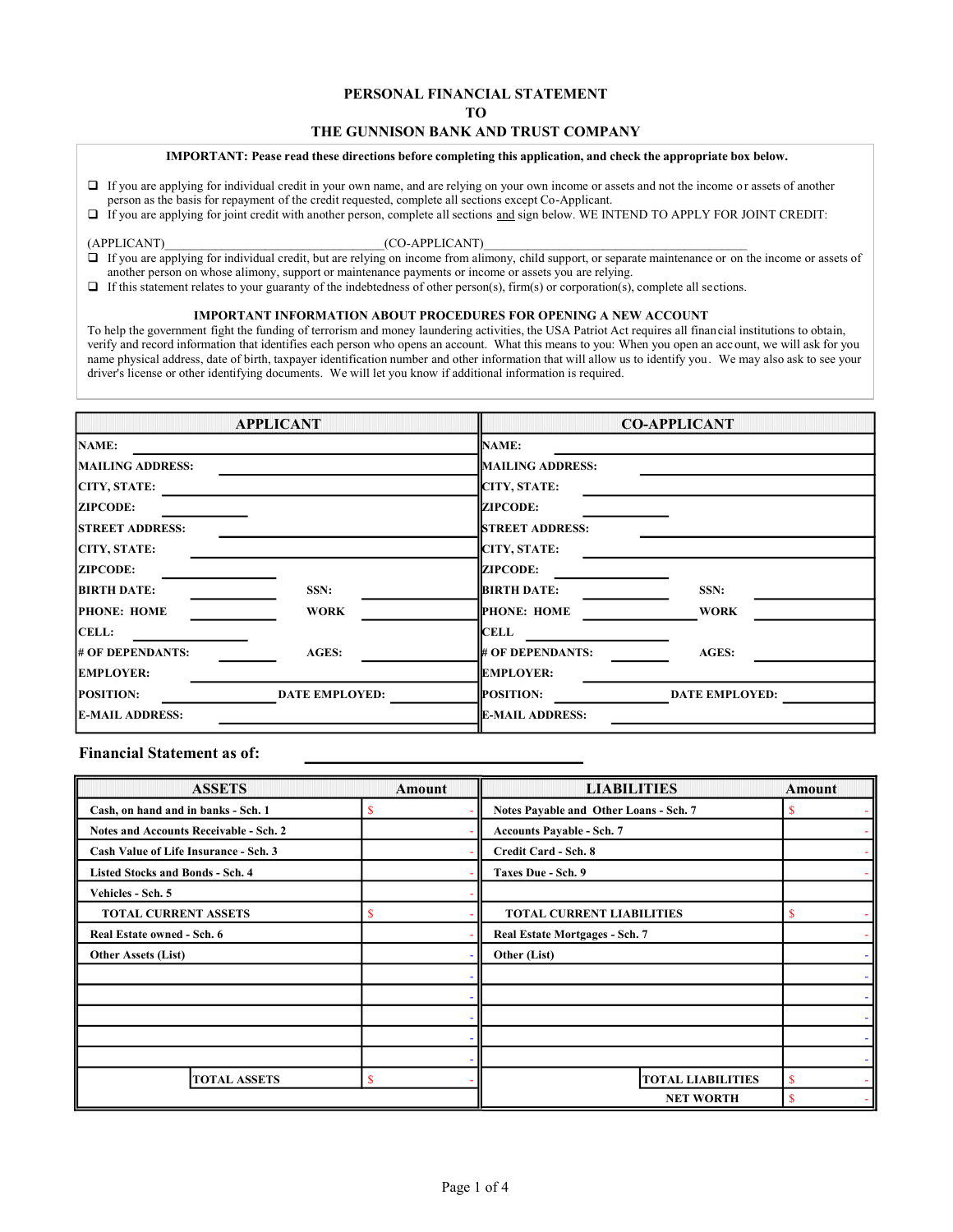On all schedules below, the ownership of assets or liabilities is designated in the far left hand box as follows;

 $A =$  Applicant;  $C =$  Co-Applicant;  $B =$  Both Applicant and Co-Applicant; O = Other.

# SCHEDULES

## No. 1. Banking Relations. (Checking and Savings Accounts, C.D.'s, Money Market Funds)

| <b>Own</b> Name and Location | <b>Type of Account</b> | <b>Account Number Amount</b> |  |
|------------------------------|------------------------|------------------------------|--|
|                              |                        |                              |  |
|                              |                        |                              |  |
|                              |                        |                              |  |
|                              |                        |                              |  |
|                              |                        |                              |  |
|                              |                        |                              |  |
|                              |                        | <b>TOTAL</b>                 |  |

No. 2 Notes and Accounts Receivable

| 10wn | <b>From Whom</b> | Amount | Terms (Note date, Interest Rate, Payment Date, Payment Amount and Maturity) |
|------|------------------|--------|-----------------------------------------------------------------------------|
|      |                  |        |                                                                             |
|      |                  |        |                                                                             |
|      |                  |        |                                                                             |

# No. 3 Cash Value of Life Insurance

| <b>Own</b> | Company | <b>Address</b> | <b>Policy Number</b> | <b>Face Amount</b> | <b>Cash Value</b> | Loan Amount | <b>Net Cash Value</b> |  |
|------------|---------|----------------|----------------------|--------------------|-------------------|-------------|-----------------------|--|
|            |         |                |                      |                    |                   |             |                       |  |
|            |         |                |                      |                    |                   |             |                       |  |
|            |         |                | <b>TOTALI</b>        |                    |                   |             |                       |  |

# No. 4 Stocks and Bonds

| Own | <b>Name of Issuer</b> | <b>Type of Investment</b> | <b>Maturity</b> | # Shares     | <b>Purchase Price</b> | <b>Current Value</b> | Listed? |
|-----|-----------------------|---------------------------|-----------------|--------------|-----------------------|----------------------|---------|
|     |                       |                           |                 |              |                       |                      |         |
|     |                       |                           |                 |              |                       |                      |         |
|     |                       |                           |                 |              |                       |                      |         |
|     |                       |                           |                 |              |                       |                      |         |
|     |                       |                           |                 |              |                       |                      |         |
|     |                       |                           |                 | <b>TOTAL</b> |                       |                      |         |

No. 5 Vehicles

| Own | Make<br>Year<br><b>Type</b> |  | Model |              |  | Loans |  |
|-----|-----------------------------|--|-------|--------------|--|-------|--|
|     |                             |  |       |              |  |       |  |
|     |                             |  |       |              |  |       |  |
|     |                             |  |       |              |  |       |  |
|     |                             |  |       |              |  |       |  |
|     |                             |  |       |              |  |       |  |
|     |                             |  |       |              |  |       |  |
|     |                             |  |       | <b>TOTAL</b> |  |       |  |

| No. 6 Real Estate Owned                   |                       |      |                      |                  |  |  |  |  |
|-------------------------------------------|-----------------------|------|----------------------|------------------|--|--|--|--|
| Own Legal Description of Property Address | <b>Date Purchased</b> | Cost | <b>Present Value</b> | <b>Mortgages</b> |  |  |  |  |
|                                           |                       |      |                      |                  |  |  |  |  |
|                                           |                       |      |                      |                  |  |  |  |  |
|                                           |                       |      |                      |                  |  |  |  |  |
|                                           |                       |      |                      |                  |  |  |  |  |
|                                           |                       |      |                      |                  |  |  |  |  |
|                                           |                       |      |                      |                  |  |  |  |  |
|                                           |                       |      |                      |                  |  |  |  |  |
|                                           | <b>TOTAL</b>          |      |                      |                  |  |  |  |  |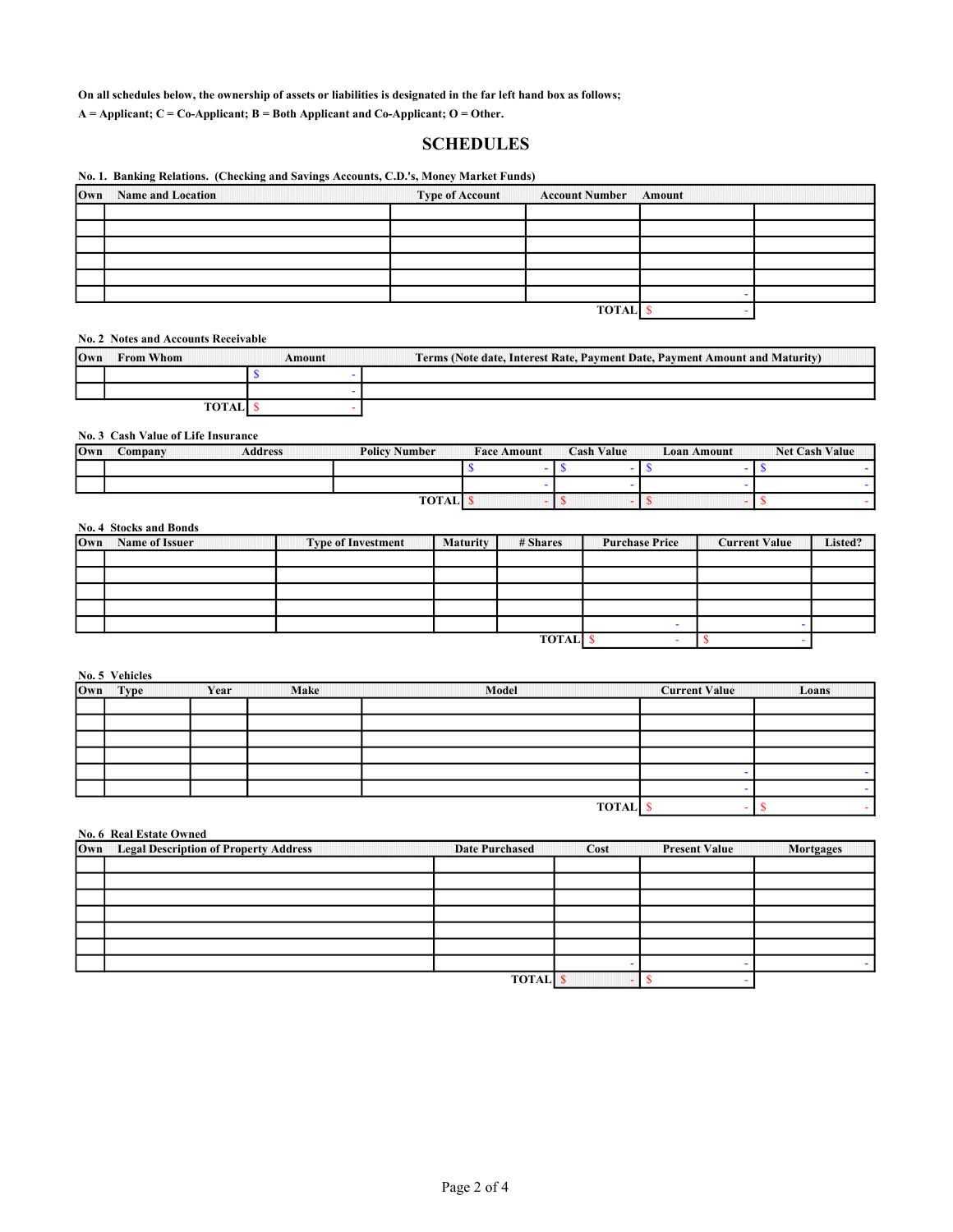|     | No. 7 Mortgages, Notes and Accounts Payable |                                  |                         |                      |                                         |                              |                 |
|-----|---------------------------------------------|----------------------------------|-------------------------|----------------------|-----------------------------------------|------------------------------|-----------------|
| Own | <b>To Whom</b>                              | <b>Purpose and / or Security</b> | <b>Interest</b><br>Rate | Pmt.<br><b>Dates</b> | <b>Principal Balance</b>                | Payment<br>Amount/ Frequency | <b>Past Due</b> |
|     | <b>REAL ESTATE DEBT</b>                     |                                  |                         |                      |                                         |                              |                 |
|     |                                             |                                  |                         |                      | $\overline{\phantom{a}}$                | $\blacksquare$               |                 |
|     |                                             |                                  |                         |                      | $\blacksquare$                          | $\overline{\phantom{0}}$     |                 |
|     |                                             |                                  |                         |                      | $\blacksquare$                          | ٠                            |                 |
|     |                                             |                                  |                         | <b>TOTAL</b> \$      |                                         | $\mathbf{\hat{s}}$           |                 |
|     | <b>NOTES PAYABLE</b>                        |                                  |                         |                      |                                         |                              |                 |
|     |                                             |                                  |                         |                      | $\blacksquare$                          | $\blacksquare$               |                 |
|     |                                             |                                  |                         |                      | $\overline{\phantom{a}}$                | $\overline{\phantom{a}}$     |                 |
|     |                                             |                                  |                         |                      | $\blacksquare$                          | $\overline{\phantom{a}}$     |                 |
|     |                                             |                                  |                         | <b>TOTAL</b> \$      | $\blacksquare$<br>٠                     | ۰<br>$\mathbf{\$}$           |                 |
|     | <b>ACCOUNTS PAYABLE</b>                     |                                  |                         |                      |                                         |                              |                 |
|     |                                             |                                  |                         |                      | $\mathbf S$<br>$\overline{\phantom{a}}$ | $\mathbf{\$}$<br>۰           |                 |
|     |                                             |                                  |                         |                      | $\overline{\phantom{a}}$                | $\overline{\phantom{a}}$     |                 |

|  | <b>TOTAL</b> |  |  |
|--|--------------|--|--|

# No. 8 Credit Card Debt

|                  |                       |                     |                    | <b>Monthly</b> |                 |
|------------------|-----------------------|---------------------|--------------------|----------------|-----------------|
| Own Card Company | <b>Account Number</b> | <b>Credit Limit</b> | <b>Amount Owed</b> | Payment        | <b>Past Due</b> |
|                  |                       |                     |                    |                |                 |
|                  |                       |                     |                    |                |                 |
|                  |                       |                     |                    |                |                 |
|                  |                       |                     |                    |                |                 |
|                  |                       |                     |                    |                |                 |
|                  |                       |                     |                    |                |                 |

# No. 9 Taxes Due

| <b>Real Estate</b> | Income | ' Property<br>Personal | <b>CONTRACTOR</b><br><b>Social Security</b> | $=$ | <b>Total Taxes</b> |  |
|--------------------|--------|------------------------|---------------------------------------------|-----|--------------------|--|
|                    |        |                        |                                             |     |                    |  |